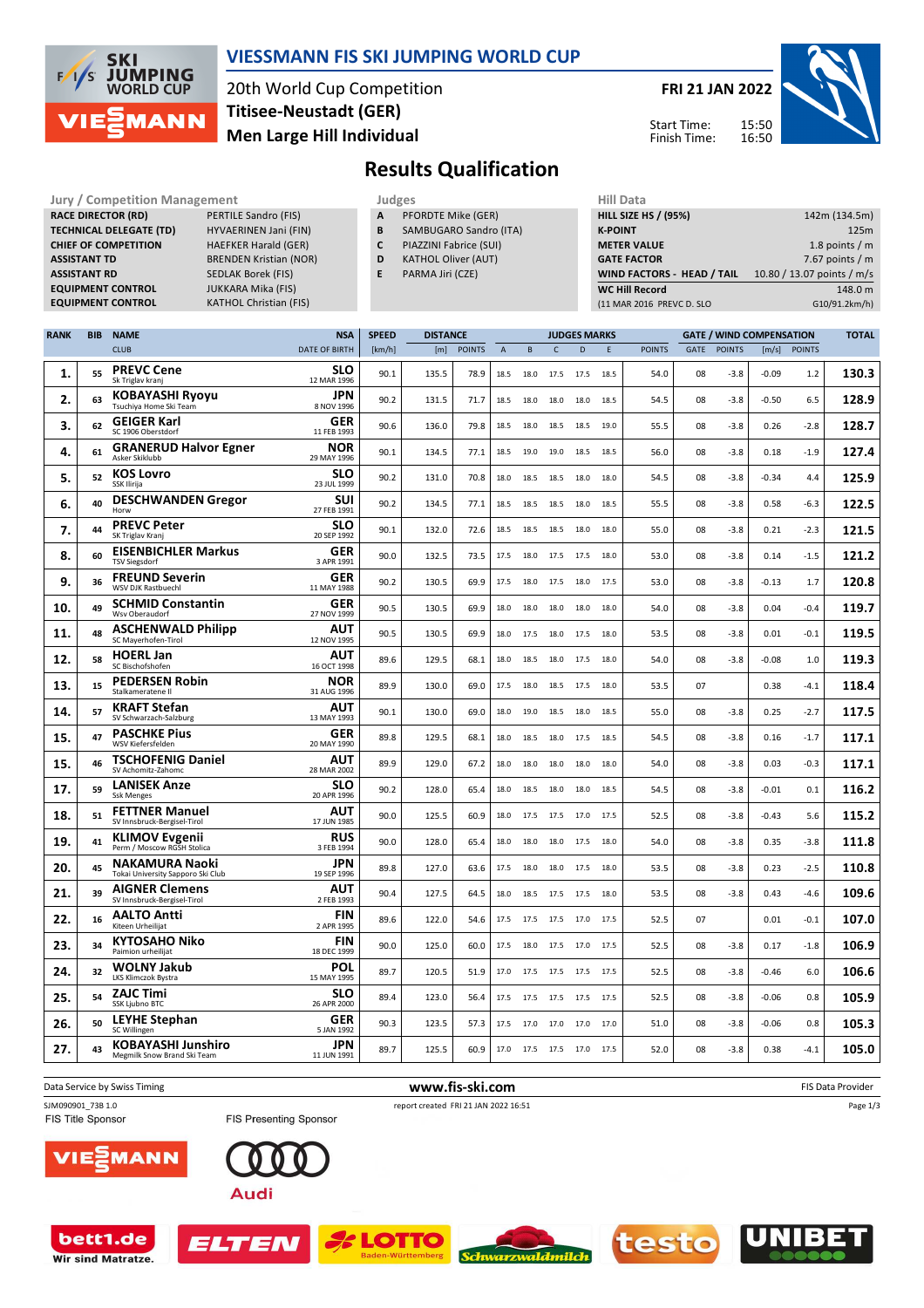

#### **VIESSMANN FIS SKI JUMPING WORLD CUP**

20th World Cup Competition **Men Large Hill Individual Titisee-Neustadt (GER)**

**FRI 21 JAN 2022**

Start Time: Finish Time:



### **Results Qualification**

| <b>RANK</b>          | <b>BIB</b>     | <b>NAME</b>                                                   | <b>NSA</b>                | <b>SPEED</b> | <b>DISTANCE</b> |               |      |      |                | <b>JUDGES MARKS</b>                                    |      | <b>GATE / WIND COMPENSATION</b> |      |               |         |               | <b>TOTAL</b> |
|----------------------|----------------|---------------------------------------------------------------|---------------------------|--------------|-----------------|---------------|------|------|----------------|--------------------------------------------------------|------|---------------------------------|------|---------------|---------|---------------|--------------|
|                      |                | <b>CLUB</b>                                                   | <b>DATE OF BIRTH</b>      | [km/h]       | [m]             | <b>POINTS</b> | A    | B    | $\mathsf{C}$   | D                                                      | E    | <b>POINTS</b>                   | GATE | <b>POINTS</b> | [m/s]   | <b>POINTS</b> |              |
| 28.                  | 38             | <b>AMMANN Simon</b><br><b>SSC Toggenburg</b>                  | <b>SUI</b><br>25 JUN 1981 | 89.7         | 125.5           | 60.9          | 17.0 | 17.0 | 17.5           | 17.0                                                   | 17.5 | 51.5                            | 08   | $-3.8$        | 0.36    | -3.9          | 104.7        |
| 29.                  | 35             | <b>PETER Dominik</b><br>Am Bachtel wald                       | SUI<br>30 MAY 2001        | 90.7         | 124.0           | 58.2          | 18.0 | 18.0 | 18.0           | 17.5                                                   | 17.0 | 53.5                            | 08   | $-3.8$        | 0.40    | $-4.3$        | 103.6        |
| 30.                  |                | <b>LISSO Justin</b><br>Wsv Schmiedefeld                       | GER<br>12 DEC 1999        | 90.3         | 119.5           | 50.1          | 17.0 | 17.0 | 17.0           | 17.0                                                   | 17.5 | 51.0                            | 07   |               | $-0.07$ | 0.9           | 102.0        |
| 31.                  |                | <b>NOUSIAINEN Eetu</b><br>Puijo Ski club                      | <b>FIN</b><br>29 APR 1997 | 89.8         | 119.0           | 49.2          | 17.0 |      | 17.5 17.5 16.5 |                                                        | 17.5 | 52.0                            | 07   |               | 0.13    | $-1.4$        | 99.8         |
| 32.                  | 9              | KOUDELKA Roman<br>LSK Lomnice nad Popelkou - Dukla            | CZE<br>9 JUL 1989         | 89.6         | 118.5           | 48.3          | 17.5 | 17.5 | 17.5           | 17.5                                                   | 18.0 | 52.5                            | 07   |               | 0.14    | $-1.5$        | 99.3         |
| 33.                  | 33             | <b>JELAR Ziga</b><br>Sk Triglav kranj                         | SLO<br>22 OCT 1997        | 89.8         | 118.5           | 48.3          | 17.0 | 17.5 | 17.0           | 17.0                                                   | 17.5 | 51.5                            | 08   | $-3.8$        | $-0.09$ | 1.2           | 97.2         |
| 33.                  | 26             | <b>BRESADOLA Giovanni</b><br>C.S. ESERCITO                    | <b>ITA</b><br>17 FEB 2001 | 89.6         | 120.5           | 51.9          | 17.0 | 17.0 | 17.5           | 17.0                                                   | 17.5 | 51.5                            | 08   | $-3.8$        | 0.22    | $-2.4$        | 97.2         |
| 35.                  | 1              | <b>FREITAG Richard</b><br>SG Nickelhuette Aue                 | <b>GER</b><br>14 AUG 1991 | 89.7         | 116.0           | 43.8          | 17.0 | 17.0 | 16.5           | 16.0                                                   | 17.0 | 50.5                            | 07   |               | $-0.15$ | 2.0           | 96.3         |
| 36.                  | 56             | <b>HUBER Daniel</b><br>SC Seekirchen-Salzburg                 | AUT<br>2 JAN 1993         | 89.9         | 118.5           | 48.3          | 17.5 | 17.5 | 16.5           | 17.0 17.0                                              |      | 51.5                            | 08   | $-3.8$        | 0.00    | 0.0           | 96.0         |
| 37.                  | 37             | <b>ITO Daiki</b><br>Megmilk Snow Brand Ski Team               | JPN<br>27 DEC 1985        | 90.0         | 119.0           | 49.2          | 17.0 | 17.5 | 17.0           | 17.0                                                   | 17.5 | 51.5                            | 08   | $-3.8$        | 0.19    | $-2.1$        | 94.8         |
| 38.                  | 13             | <b>BJOERENG Joacim Oedegaard</b><br>Roeykenhopp               | NOR<br>14 DEC 1995        | 90.0         | 115.0           | 42.0          | 17.0 |      | 17.0 17.0      | 16.5                                                   | 16.5 | 50.5                            | 07   |               | $-0.16$ | 2.1           | 94.6         |
| 39.                  | 29             | <b>BOYD-CLOWES Mackenzie</b><br>Altius Nordic Ski Club        | CAN<br>13 JUL 1991        | 90.4         | 117.0           | 45.6          | 17.0 | 17.5 | 16.5           | 17.0                                                   | 17.0 | 51.0                            | 08   | $-3.8$        | $-0.13$ | 1.7           | 94.5         |
| 40.                  | 25             | <b>STEKALA Andrzej</b><br>Azs Zakopane                        | <b>POL</b><br>30 JUN 1995 | 90.3         | 118.0           | 47.4          | 16.5 | 17.0 | 17.0           | 17.0                                                   | 17.0 | 51.0                            | 08   | $-3.8$        | 0.09    | $-1.0$        | 93.6         |
| 41.                  | 5.             | <b>RAIMUND Philipp</b><br>Sc Oberstdorf                       | GER<br>23 JUN 2000        | 90.3         | 114.5           | 41.1          | 17.0 | 16.5 | 16.5 16.5      |                                                        | 16.5 | 49.5                            | 07   |               | $-0.22$ | 2.9           | 93.5         |
| 42.                  | 53             | SATO Yukiya<br>Megmilk Snow Brand Ski Team                    | JPN<br>19 JUN 1995        | 90.0         | 118.0           | 47.4          | 17.0 | 16.5 | 17.0           | 16.5                                                   | 16.5 | 50.0                            | 08   | $-3.8$        | 0.05    | $-0.5$        | 93.1         |
| 43.                  | 24             | <b>BAZHENOV Aleksandr</b><br>Zdushor ZVS CSP                  | <b>RUS</b><br>13 JUL 1995 | 90.1         | 115.5           | 42.9          | 16.5 | 16.5 | 16.5           | 16.0                                                   | 16.5 | 49.5                            | 08   | $-3.8$        | $-0.29$ | 3.8           | 92.4         |
| 44.                  | 28             | <b>ZNISZCZOL Aleksander</b><br>WSS Wisla                      | POL<br>8 MAR 1994         | 89.8         | 116.0           | 43.8          | 16.5 | 17.0 | 16.5           | 16.5                                                   | 16.0 | 49.5                            | 08   | $-3.8$        | $-0.16$ | 2.1           | 91.6         |
| 44.                  | 10             | <b>RINGEN Sondre</b><br><b>Baekkelagets SK</b>                | <b>NOR</b><br>9 OCT 1996  | 89.2         | 116.5           | 44.7          | 17.0 | 16.5 | 16.5           | 16.5                                                   | 16.5 | 49.5                            | 07   |               | 0.24    | -2.6          | 91.6         |
| 46.                  | 23             | <b>KOT Maciei</b><br>AZS Zakopane                             | <b>POL</b><br>9 JUN 1991  | 90.0         | 114.5           | 41.1          | 16.5 | 16.5 | 16.5 16.5      |                                                        | 16.0 | 49.5                            | 08   | $-3.8$        | $-0.32$ | 4.2           | 91.0         |
| 47.                  | 30             | <b>AIGRO Artti</b><br>Pohjakotkas                             | <b>EST</b><br>29 AUG 1999 | 89.5         | 115.0           | 42.0          | 16.5 | 16.5 | 16.5           | 16.0                                                   | 15.5 | 49.0                            | 08   | $-3.8$        | $-0.23$ | 3.0           | 90.2         |
| 48.                  | 27             | <b>IPCIOGLU Fatih Arda</b><br>Tuerkiye Kayak Federasyonu      | TUR<br>28 SEP 1997        | 89.7         | 114.0           | 40.2          | 16.5 | 16.5 | 16.5           | 17.0                                                   | 17.0 | 50.0                            | 08   | $-3.8$        | 0.05    | $-0.5$        | 85.9         |
| 49.                  | 11             | <b>MURANKA Klemens</b><br>TS Wisla Zakopane                   | <b>POL</b><br>31 AUG 1994 | 90.0         | 111.0           | 34.8          | 16.5 | 16.5 | 16.5           | 16.0                                                   | 16.0 | 49.0                            | 07   |               | $-0.01$ | 0.1           | 83.9         |
| 50.                  |                | <b>HAMANN Martin</b><br>SG Nickelhuette Aue                   | GER<br>10 APR 1997        | 89.4         | 107.0           | 27.6          | 16.0 | 16.5 | 16.5 15.5      |                                                        | 16.0 | 48.5                            | 07   |               | $-0.49$ | 6.4           | 82.5         |
| <b>Not Qualified</b> |                |                                                               |                           |              |                 |               |      |      |                |                                                        |      |                                 |      |               |         |               |              |
| 51.                  |                | <b>SIEGEL David</b><br>SV Baiersbronn                         | <b>GER</b><br>28 AUG 1996 | 90.1         | 106.5           | 26.7          | 16.5 |      |                | 16.5 16.0 16.0 15.5                                    |      | 48.5                            | 07   |               | $-0.50$ | 6.5           | 81.7         |
| 52.                  | 31             | <b>SATO Keiichi</b><br>Megmilk Snow Brand Ski Team            | <b>JPN</b><br>27 JUL 1997 | 89.7         | 110.5           | 33.9          |      |      |                | $16.0 \qquad 16.5 \qquad 16.0 \qquad 16.0 \qquad 16.0$ |      | 48.0                            | 08   | -3.8          | $-0.23$ | 3.0           | 81.1         |
| 53.                  | 17             | <b>PILCH Tomasz</b><br>WSS Wisla                              | <b>POL</b><br>20 OCT 2000 | 89.4         | 105.0           | 24.0          |      |      |                | 16.5 16.5 15.5 16.0 15.5                               |      | 48.0                            | 07   |               | $-0.28$ | 3.7           | 75.7         |
| 54.                  | 18             | <b>KALINICHENKO Vitaliy</b><br>ShVSM of Ivano-Frankivsk       | UKR<br>9 AUG 1993         | 89.5         | 109.0           | 31.2          |      |      |                | 16.0 16.0 15.0 15.0 14.5                               |      | 46.0                            | 07   |               | 0.15    | $-1.6$        | 75.6         |
| 55.                  | $\overline{7}$ | <b>CECON Francesco</b><br>BACHMANN SPORT COLLEGE S.S.D. A R.L | <b>ITA</b><br>13 NOV 2001 | 89.6         | 106.0           | 25.8          | 16.0 |      |                | 16.0 16.0 16.0 15.5                                    |      | 48.0                            | 07   |               | $-0.02$ | 0.3           | 74.1         |
| 56.                  | 6              | <b>MALTSEV Kevin</b><br>Elva Skiclub                          | <b>EST</b><br>4 JUL 2000  | 89.4         | 104.0           | 22.2          |      |      |                | 16.0 16.5 15.5 15.5 15.5                               |      | 47.0                            | 07   |               | $-0.21$ | 2.7           | 71.9         |
| 57.                  | 19             | <b>DEAN Decker</b><br>Steamboat Springs winter sports clu     | USA<br>8 AUG 2000         | 89.4         | 99.5            | 14.1          |      |      |                | 15.5 15.5 16.0 15.5 15.0                               |      | 46.5                            | 07   |               | $-0.39$ | 5.1           | 65.7         |
| 58.                  | 22             | <b>POLASEK Viktor</b><br>Nove Mesto-Dukla                     | <b>CZE</b><br>18 JUL 1997 | 89.8         | 100.0           | 15.0          |      |      |                | 16.0 15.5 15.5 15.5 15.5                               |      | 46.5                            | 08   | $-3.8$        | $-0.36$ | 4.7           | 62.4         |
|                      |                |                                                               |                           |              |                 |               |      |      |                |                                                        |      |                                 |      |               |         |               |              |

Data Service by Swiss Timing **and Service of Structure 1997 www.fis-ski.com** FIS Data Provider SJM090901\_73B 1.0 report created FRI 21 JAN 2022 16:51<br>FIS Title Sponsor **FIS Presenting Sponsor** report created FRI 21 JAN 2022 16:51 Page 2/3/IE) MANN Audi



ELTEN